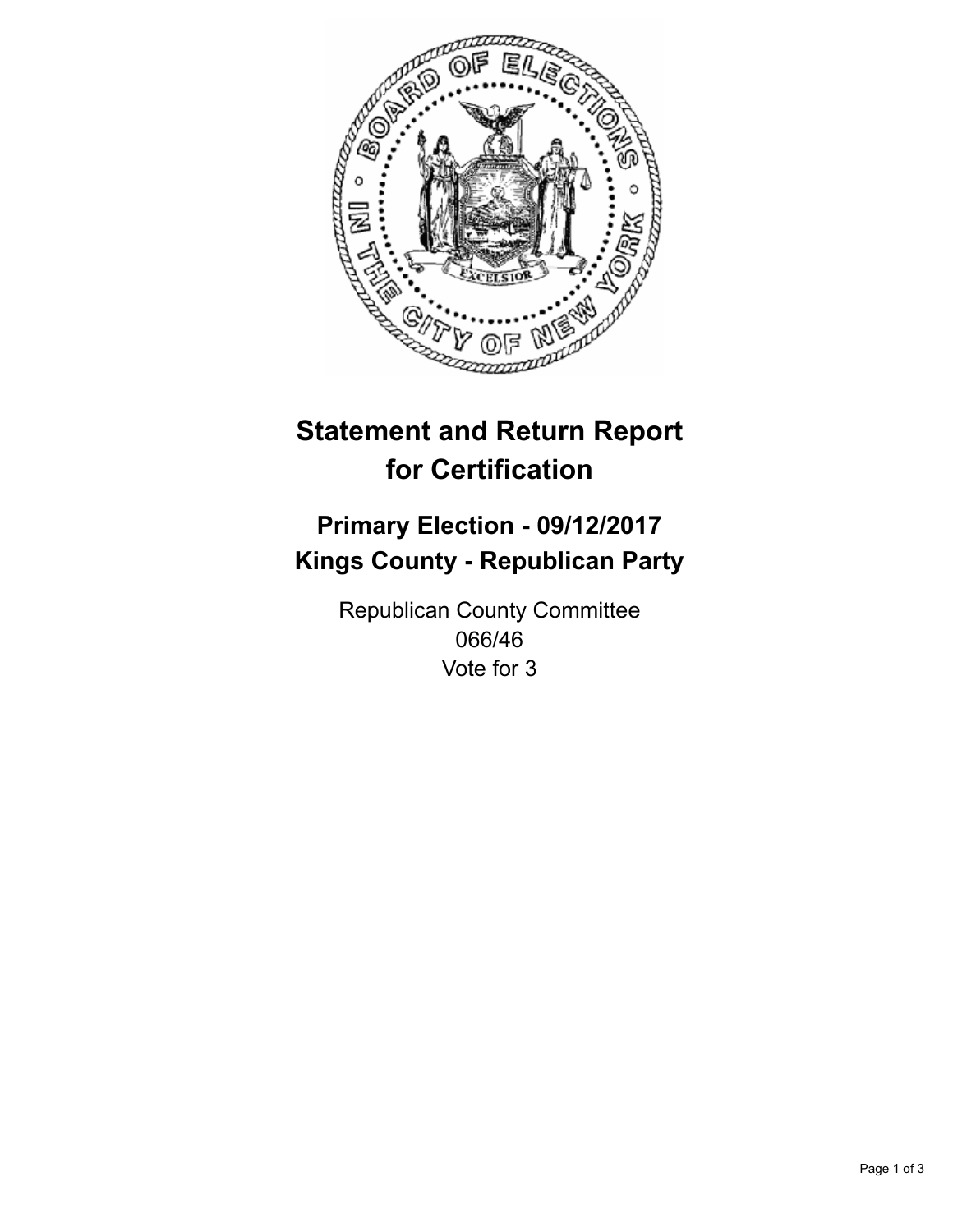

## **Assembly District 46**

| PUBLIC COUNTER                                           | 38 |
|----------------------------------------------------------|----|
| <b>MANUALLY COUNTED EMERGENCY</b>                        | 0  |
| ABSENTEE / MILITARY                                      | 4  |
| AFFIDAVIT                                                | 0  |
| <b>Total Ballots</b>                                     | 42 |
| Less - Inapplicable Federal/Special Presidential Ballots | 0  |
| <b>Total Applicable Ballots</b>                          | 42 |
| <b>JAMES CUMMINGS</b>                                    | 11 |
| <b>CLAYTON SAVAGE</b>                                    | 5  |
| ROBERT V. CASSARA                                        | 17 |
| <b>ANTHONY REGINA</b>                                    | 16 |
| <b>MARIA DIMAGGIO</b>                                    | 18 |
| EVELYN COX                                               | 5  |
| <b>Total Votes</b>                                       | 72 |
| Unrecorded                                               | 54 |